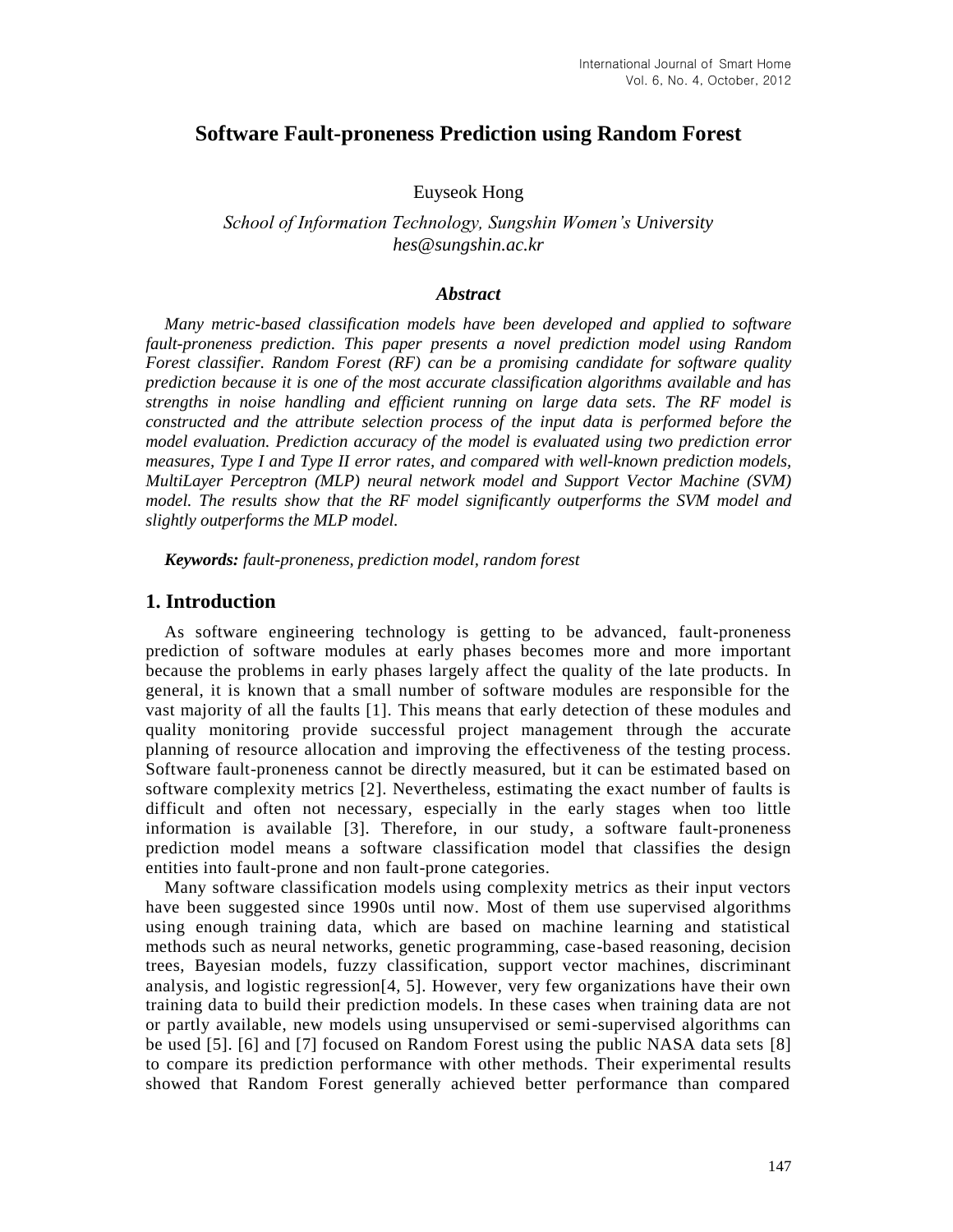methods especially in large data sets. The objective of this study is to evaluate the capability of Random Forest (RF) in predicting fault-proneness of software design entities and compare its prediction performance against two well-known machine learning models, MultiLayer Perceptron (MLP) and Support Vector Machine (SVM), with the data set used in [9].

# **2. Random Forest Model**

Ensemble methods are classification techniques for improving classification accuracy by aggregating the predictions of multiple classifiers. Random Forest is an ensemble classifier that manipulates its input features and uses decision trees as its base classifiers [10]. The process of construction and use of Random Forest, like other ensemble methods, has three steps. Step 1: Create multiple data sets from the original training data. A random subset of input variables, random vector, is chosen and each training set is formed by randomly choosing samples with replacement, bootstrap sampling, from the original data. About one-third of the data are left out of the bootstrap sample and not used in the construction of a decision tree. Randomization helps to improve the generalization error of the ensemble by reducing the correlation among decision trees. Step 2: Build multiple decision trees with the sampled data sets. A random vector is used for tree growing process. For each node, the best split is calculated using input variables in a random vector to decide to split a node. The tree is fully grown without any pruning. Step 3: Combine the decision trees. After all the trees are constructed, the output value is obtained by combining the predictions using a majority voting scheme.

In our experimental study, we use the open source machine learning tool, WEKA [11], to construct a RF model. The number of trees to be generated is set to 10 and the number of input variables in a random vector is set to 3. The data left out of the sample in step 1, out-of-bag (oob) data, can be used as a test data set for classification to get an unbiased estimate of the test set error, oob error estimate. Though this error estimate can be a measure to evaluate prediction performance of a RF model, we use separate test data sets for comparison with other prediction models.

# **3. Experiment**

#### **3.1 Data Set**

The data sets used in this paper are from our earlier study [9]. The experiments are performed only using the metrics for architectural design phase suggested in [12] to quantify SDL(Specification and Description Language) blocks. A block is quantified to a metric vector that has a form of (BRS, EBS, EBC, BP, BS, BR). The elements of a metric vector are independent variables of a prediction model. The output of a model is a FP metric that determines the fault-proneness of a SDL block. FP is 1 when a block is fault-prone, otherwise it is 0. Two training data sets and two test data sets are used for our experimental study. Table 1 summarizes main characteristics of the data sets. *train2* and *test2* should not contain ambiguous blocks which are difficult to be decided whether they are fault-prone or not, while *train1* and *test1* may have ambiguous blocks. All data sets are prepared in the form of two types: normalized and raw(not-normalized) data. Experimental results show that the oob error estimates of *train1* and *train2* are 0.12 and 0.08 respectively. These results are reasonable because the noisy cases in *train1* increase the error rate.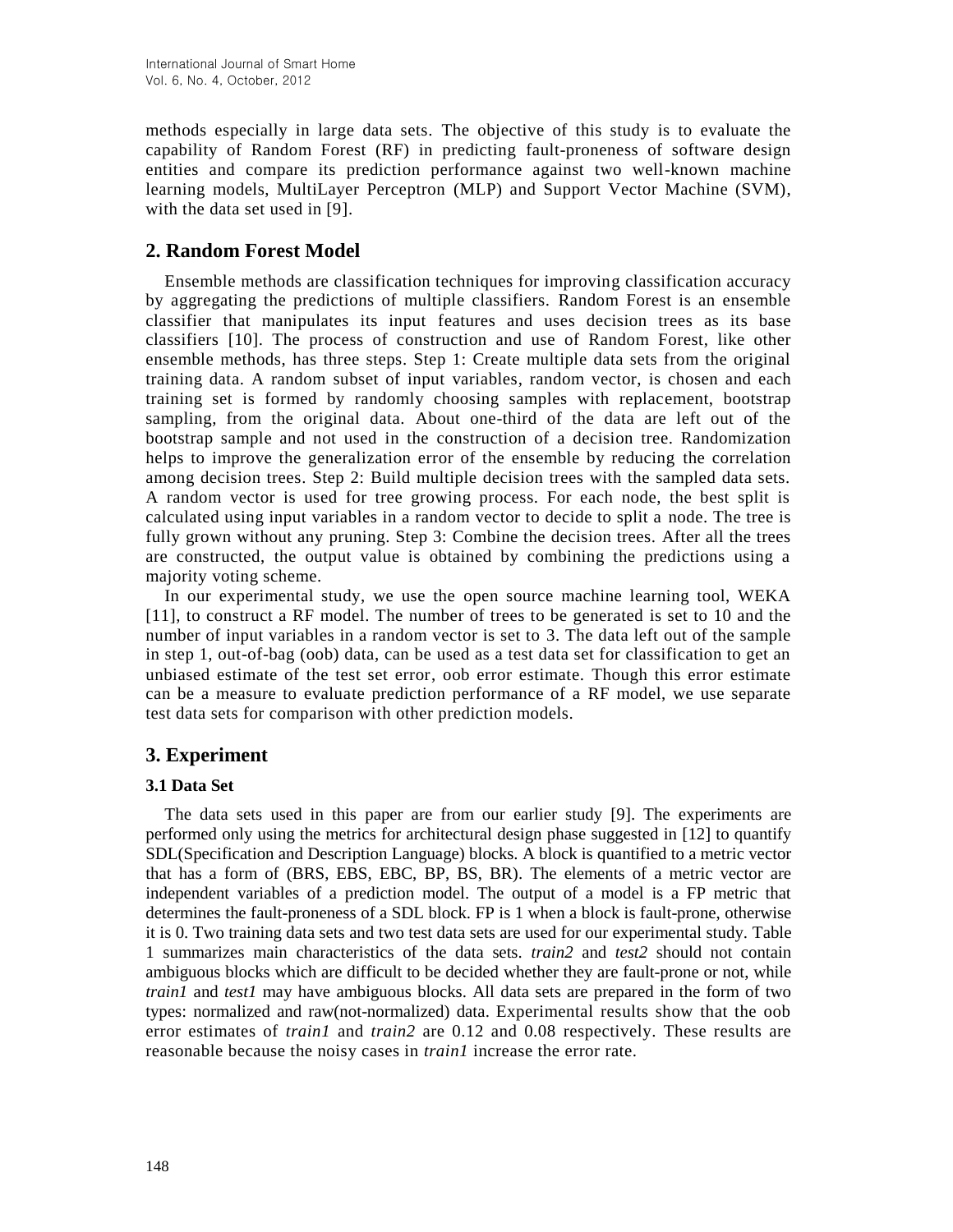| Data set      | Usage             | Number of blocks | Number of faulty blocks   Characteristics |                      |
|---------------|-------------------|------------------|-------------------------------------------|----------------------|
| <i>train1</i> | training data set | 300              | 32                                        | Ambiguous blocks     |
| test1         | test data set     | 300              | 34                                        | exist in data set.   |
| train2        | training data set | 200              | 23                                        | Ambiguous blocks are |
| test2         | test data set     | 200              |                                           | removed in data set. |

### **Table 1. Summary of Data Sets**

#### **3.2 Attribute Selection**

Because of the negative effect of irrelevant attributes in input data on classification algorithms, it is common to precede training with an attribute selection process that eliminates the unsuitable attributes. Reducing the dimensionality of the data by deleting irrelevant or redundant attributes improves the performance of training algorithms. Though the dimension of our input data is too low to be reduced, we perform attribute selection processes to get as many experimental results as possible. All methods supported by WEKA are used to get the best subset of the input attributes, and some of them are excluded because they select too many or too few attributes than is necessary with the two training data sets. The selected methods are CfsSubsetEval, ConsistencySubsetEval and PCA(Principal Component Analysis). CfsSubsetEval assesses the predictive ability of each attribute and the degree of redundancy among them. ConsistencySubsetEval evaluates attribute subsets by the level of consistency in the output values when the training instances are projected onto the subset [13]. The results of the attribute selection are shown in Table 2.

#### **Table 2. Results of Attribute Selection**

| Training data set<br>Method | train1            | train2            |
|-----------------------------|-------------------|-------------------|
| CfsSubsetEval               | EBS, EBC, BS, BR  | BRS, EBC, BS      |
| ConsistencySubsetEval       | EBS, BP, BS       | BRS, EBS          |
| <b>PCA</b>                  | BRS, EBS, EBC, BP | BRS, EBS, EBC, BP |

#### **3.3 Training Results of RF Model**

There are several measures to demonstrate the performance of prediction models, like Precision, Recall, F-measure and AUC. Prediction error information provides another way to analyze the prediction performance considering costs of mis-prediction. In the context of a binary classification model, two types of prediction error can occur, Type I and Type II. These are the two measures for evaluation of the prediction models in our study:

• Type I error rate:

number of non fault-prone blocks predicted as fault-prone / number of non fault-prone block

• Type II error rate:

number of fault-prone blocks predicted as non fault-prone / number of fault-prone blocks

Type II error can be more serious than Type I error because it requires heavy costs at the later phases of system development. A Type II error may be detected during operations, leading to expensive repair work, whereas a Type I error is inspected prior to operations. Therefore, it is more important to minimize type II error.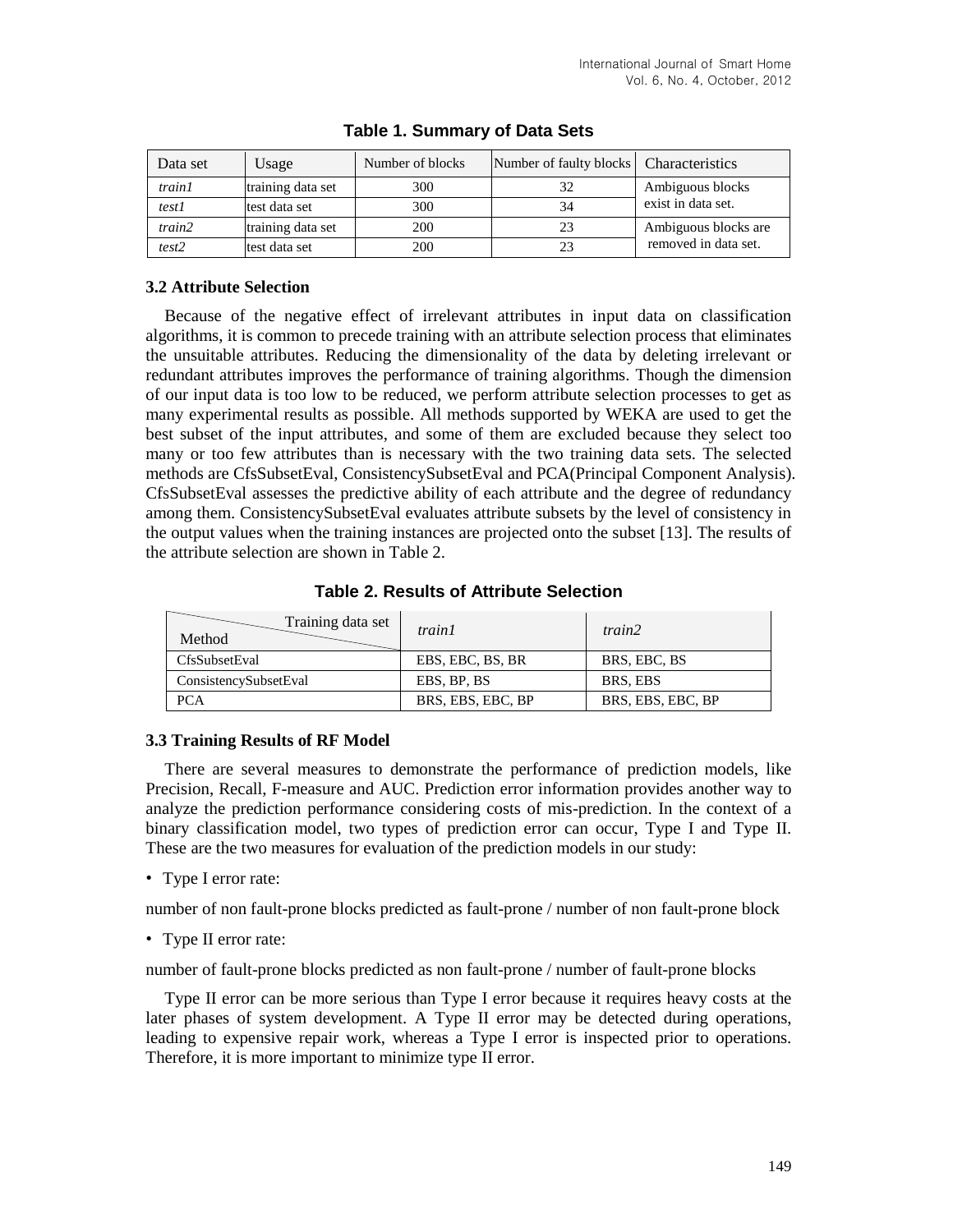|                      | Training data set     |        | train1  |        | train2  |  |
|----------------------|-----------------------|--------|---------|--------|---------|--|
| Model                |                       | Type I | Type II | Type I | Type II |  |
| RF<br>(NotNormalize) | <b>NotReduction</b>   | 1/268  | 0/32    | 0/266  | 0/34    |  |
|                      | <b>CfsSubsetEval</b>  | 0/268  | 1/32    | 0/266  | 0/34    |  |
|                      | ConsistencySubsetEval | 0/268  | 1/32    | 0/266  | 0/34    |  |
|                      | <b>PCA</b>            | 2/268  | 0/32    | 0/266  | 0/34    |  |
| RF<br>(Normalize)    | <b>NotReduction</b>   | 1/268  | 0/32    | 0/266  | 0/34    |  |
|                      | <b>CfsSubsetEval</b>  | 0/268  | 1/32    | 0/266  | 0/34    |  |
|                      | ConsistencySubsetEval | 0/268  | 1/32    | 0/266  | 0/34    |  |
|                      | <b>PCA</b>            | 1/268  | 0/32    | 0/266  | 0/34    |  |

### **Table 3. Results of RF Model Training**

Table 3 shows the training error results of the RF model. A prediction model with NotReduction means a model using input/output data whose dimension is not reduced by attribute selection methods. A model with Normalize means that input/output data of the model are normalized to the interval [0, 1], while NotNormalize means that raw data are used. As shown in the table, RF-Normalize have almost the same training results with RF-NotNormalize. This means that data normalization does not affect how well RF models are trained. Also, similar results are observed in the comparison of the RF models with and without attribute selection. Thus, in our experiment, attribute selection process does not help in increasing training performance. This result is partly caused by the low dimension of input data. RF shows very good training performance especially with *train2*, in that case it is trained with 0 errors in all data sets. The best result when *train1* is used appears in the RF-NotReduction, with a Type I error rate of 1/268 and a Type II error rate is 0/32.

#### **3.4 Testing Results of RF Model**

The RF models trained with *train1* and *train2* are tested with *test1* and *test2*. There are four types of testing results according to the used training data sets and the test data sets, and they are summarized in Table 4.

- *train1-test1*: RF-NotReduction has the smallest Type II errors, 4, and NotNormalize case shows slightly better results than Normalize case in Type I error.
- *train1-test2*: This case is related to generality of a prediction model because a general model trained with noisy data is tested with non-noisy test data. Considering Type II error, RF-NotReduction and RF-PCA have 0 errors, whereas others have 1~2 errors. RF-PCA shows good results, but it has too many Type I errors. In RF-NotReduction model, NotNormalize case shows slightly better results than Normalize case in Type I error, but the difference is negligible.
- *train2-test1*: The case using training data without noises and test data with noises is meaningless because a prediction model trained with non-noisy data cannot understand noisy data distribution. RF-NotReduction shows slightly better result than other attribute selection cases.

*train2-test2*: This case makes few prediction errors because the data used for training and testing do not have ambiguous(noisy) blocks. Therefore, almost every model has 0 errors.

As a result, RF-NotReduction shows better results than other RF models, and the attribute selection methods and normalization make no difference to the performance of the prediction model.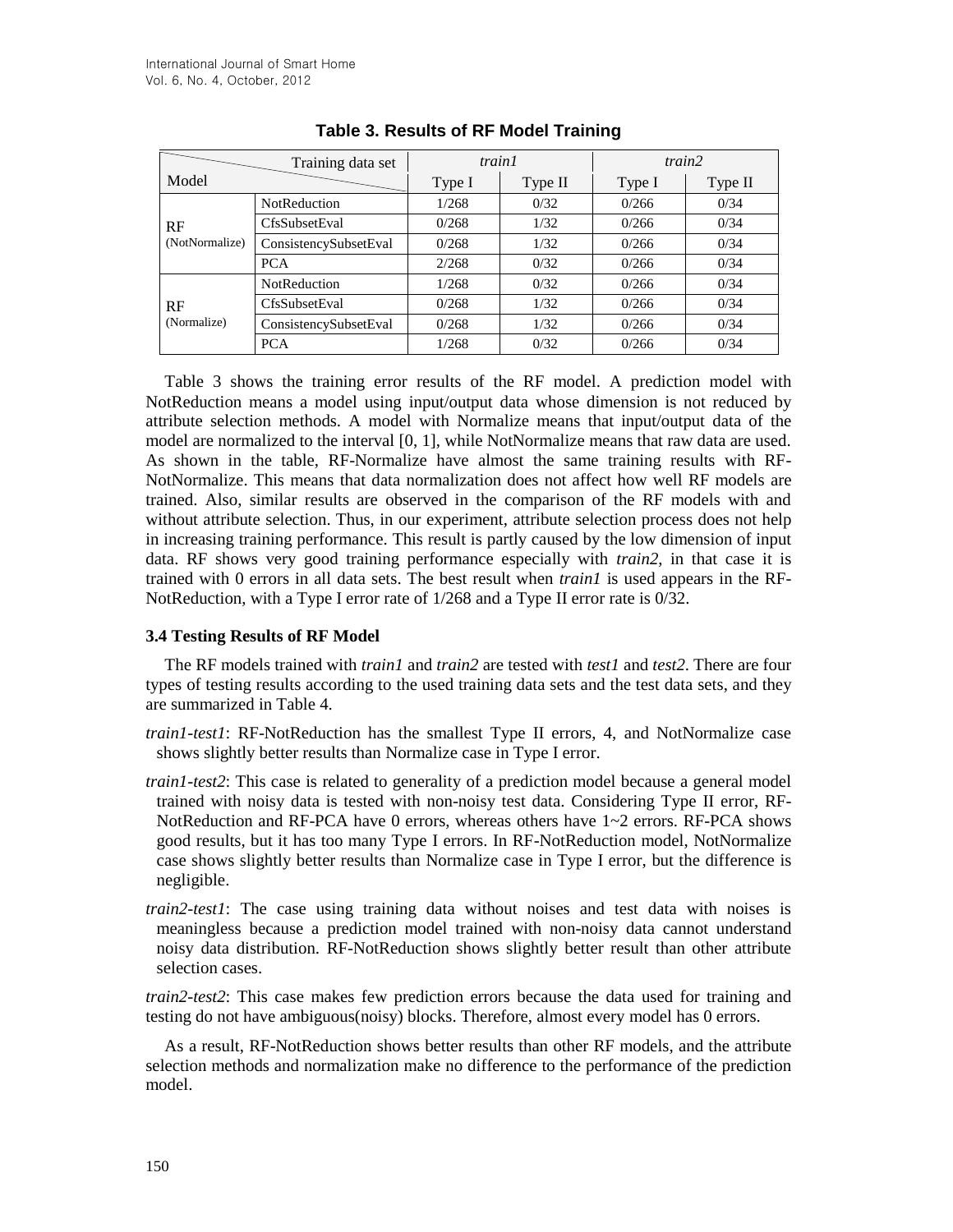|                   |                       | Test data set | test1  |         | test2  |         |
|-------------------|-----------------------|---------------|--------|---------|--------|---------|
| Model             |                       |               | Type I | Type II | Type I | Type II |
| RF                | NotReduction          | train1        | 3/177  | 4/23    | 0/177  | 0/23    |
|                   |                       | train2        | 5/177  | 11/23   | 0/177  | 0/23    |
|                   | CfsSubsetEval         | train1        | 4/177  | 9/23    | 1/177  | 1/23    |
|                   |                       | train2        | 7/177  | 12/23   | 0/177  | 1/23    |
| (NotNormalize)    | ConsistencySubsetEval | train1        | 3/177  | 9/23    | 2/177  | 2/23    |
|                   |                       | train2        | 6/177  | 11/23   | 0/177  | 0/23    |
|                   | <b>PCA</b>            | train1        | 4/177  | 5/23    | 5/177  | 0/23    |
|                   |                       | train2        | 9/177  | 11/23   | 0/177  | 0/23    |
|                   | NotReduction          | train1        | 1/177  | 4/23    | 2/177  | 0/23    |
|                   |                       | train2        | 5/177  | 10/23   | 0/177  | 0/23    |
|                   | <b>CfsSubsetEval</b>  | train1        | 1/177  | 10/23   | 1/177  | 2/23    |
| RF<br>(Normalize) |                       | train2        | 7/177  | 12/23   | 0/177  | 1/23    |
|                   | ConsistencySubsetEval | train1        | 3/177  | 9/23    | 2/177  | 2/23    |
|                   |                       | train2        | 6/177  | 11/23   | 0/177  | 0/23    |
|                   | <b>PCA</b>            | train1        | 4/177  | 5/23    | 4/177  | 0/23    |
|                   |                       | train2        | 7/177  | 10/23   | 0/177  | 0/23    |

### **Table 4. Result of RF Model Testing**

#### **3.5 Performance Comparison with Other Models**

From early studies to present, MLP with backpropagation algorithm and SVM with kernel functions have shown good performances in prediction of software fault-proneness. To evaluate the prediction performance of the RF model, we compare the results of the best RF model, not using attribute selection methods, with two SVM models using two kernel functions and a MLP model [9]. All compared models use normalized data and the SVM models use two kernel functions: Radial Basis and Polynomial.

|            |                     | Test data set | test1  |                                                   | test2  |         |
|------------|---------------------|---------------|--------|---------------------------------------------------|--------|---------|
| Model      |                     |               | Type I | Type II                                           | Type I | Type II |
| RF         | <b>NotReduction</b> | train1        | 1/177  | 4/23                                              | 2/177  | 0/23    |
|            |                     | train2        | 5/177  | 10/23<br>15/23<br>11/23<br>13/23<br>12/23<br>4/23 | 0/177  | 0/23    |
| <b>SVM</b> | <b>Radial Basis</b> | <i>train1</i> | 0/177  |                                                   | 0/177  | 2/23    |
|            |                     | train2        | 1/177  |                                                   | 0/177  | 0/23    |
|            | Polynomial          | train1        | 0/177  |                                                   | 0/177  | 2/23    |
|            |                     | train2        | 1/177  |                                                   | 0/177  | 0/23    |
| <b>MLP</b> |                     | <i>train1</i> | 2/177  |                                                   | 4/177  | 0/23    |
|            |                     | train2        | 6/177  | 11/23                                             | 0/177  | 0/23    |

**Table 5. Performance Evaluation Against other Models**

The evaluation results of the RF model against other models are provided in Table 5. Two SVM models show similar prediction performances in the four *train-test* cases. As shown in the table, the RF model significantly outperforms the SVM models especially in the *train1 test1* case, and is better or equal in other cases except the meaningless *train2-test1* case. The RF model has similar performance with the MLP model in Type II error rate, but makes the better results in Type I error rates.